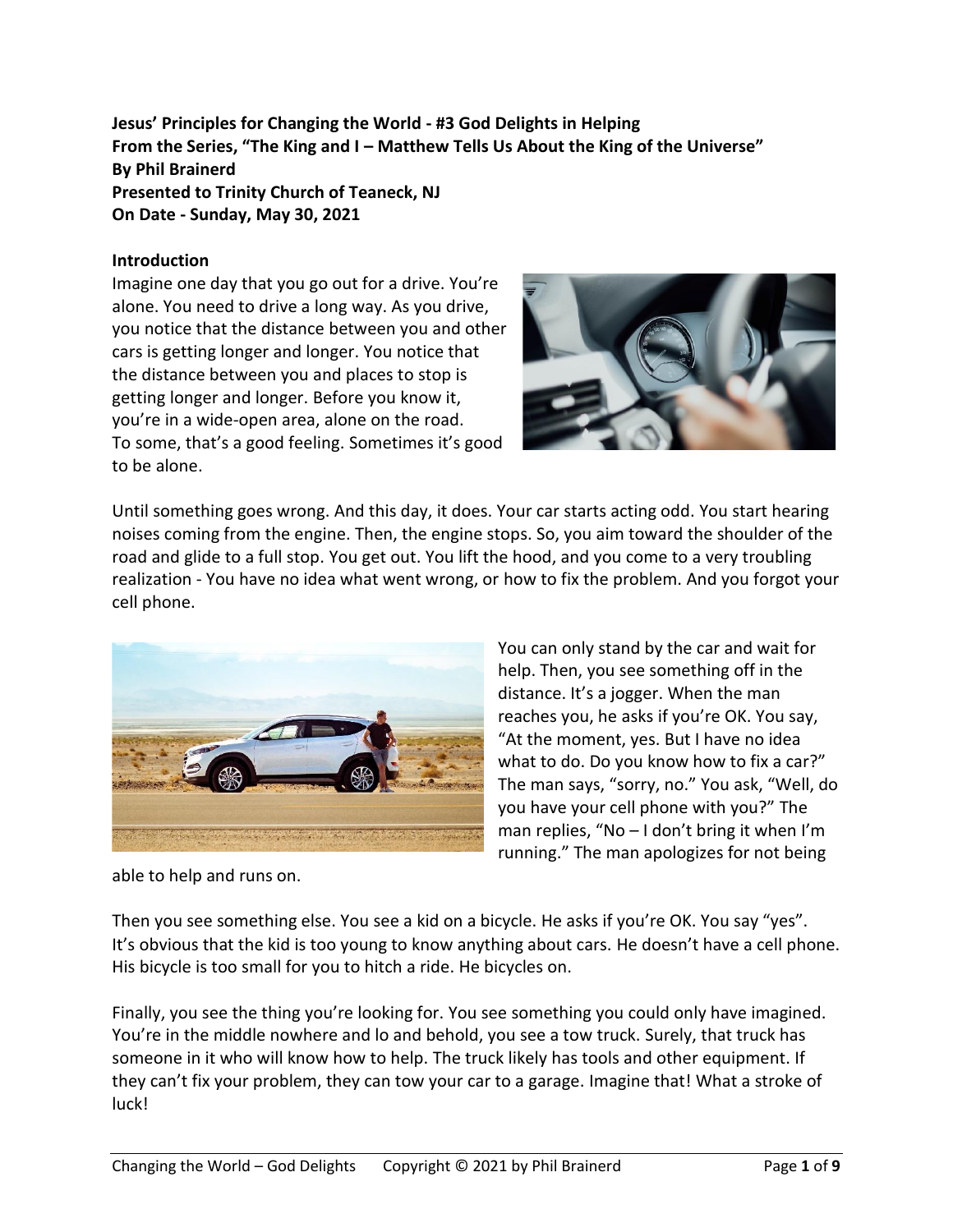As the truck gets close, you smile and start to waive. Then you notice, it's moving kind of fast. Is the driver going to be able to stop at that speed? You waive faster. You waive with both arms. You jump up and down. Then, you watch in horror as the tow truck just drives by.

You're all alone, again.

What do you need right now? You need someone who knows how to fix a broken-down car - You need someone with know-how. The jogger and the kid on the bike didn't have this. You need someone who has resources - Tools that will help them implement what they know how to do. Neither the jogger nor the kid on the bike had any resources. And finally, you need someone who is willing to help. They need to have some reason to apply their know-how and resources. The jogger and the kid on the bike were willing, but they couldn't help. The driver of the tow truck had everything you needed, but for some reason you could only guess, they were not willing.

Is that only true for when a car breaks down? I think it's true for all of life. Wouldn't it be nice if any time we run into a problem, there was someone who had all these qualities? Someone who could help. As it turns out, there IS someone to help us when we have problems. Someone who has all these qualities and more. Let's read about it.

7 "Ask and it will be given to you; seek and you will find; knock and the door will be opened to you. 8 For everyone who asks receives; the one who seeks finds; and to the one who knocks, the door will be opened. 9 "Which of you, if your son asks for bread, will give him a stone? 10 Or if he asks for a fish, will give him a snake? 11 If you, then, though you are evil, know how to give good gifts to your children, how much more will your Father in heaven give good gifts to those who ask him! 12 So in everything, do to others what you would have them do to you, for this sums up the Law and the Prophets. (Matthew 7:7-12)

So, as we said, there is someone who can help us when we run into problems. Let's break this apart.

# **I. God is Able to Help**

The first thing we're going to see is that God is able to help.

7 "Ask and it will be given to you; seek and you will find; knock and the door will be opened to you. 8 For everyone who asks receives; the one who seeks finds; and to the one who knocks, the door will be opened. (Matthew 7:7-8 Emphasis mine)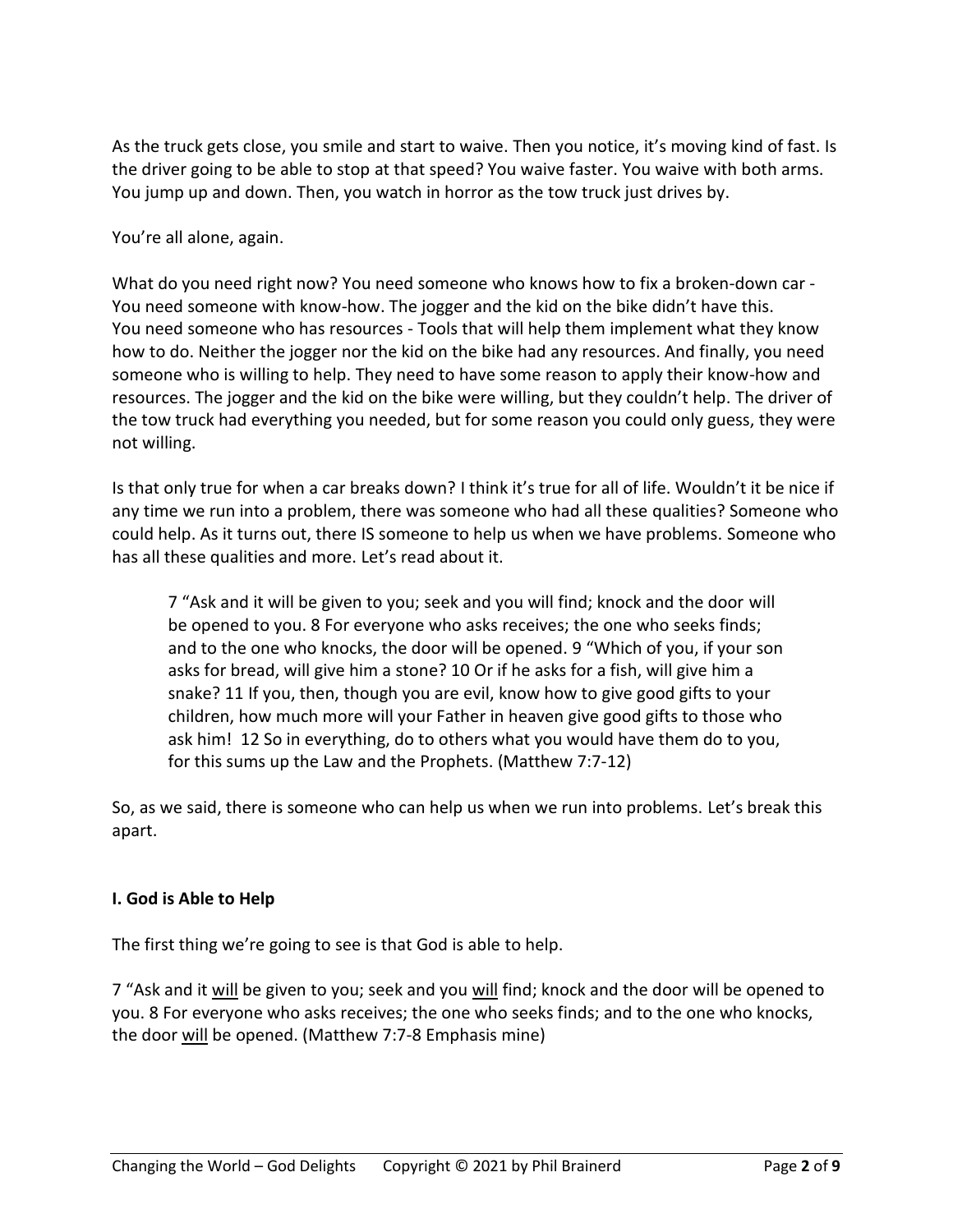Ask and it (what)? It WILL be given to you. Not might be given to you. Not probably. It WILL be given to you. Seek and you (what)? You WILL find. Knock and the door (what)? The door WILL be opened to you.

Why would we do any of these things?

- Ask means you don't have something you need.
- Seek means you don't know where it is.
- Knock means that once you know where it is, something is in the way.
	- o (You're facing an obstacle)

This pretty much describes any time in life when we lack something. Jesus says if you need something – just ask. He will see that it is given to you. If you don't know where to find something, seek. He can guide you. If there's something in the way, an obstacle, he can take it out of the way. It's like a door. You don't have to be stopped by a locked door – Just knock.

This is very straightforward. We don't have to spend a lot of time explaining it. But we do have to ask a question: This is clearly beyond what any person can do - Why can God make such a promise to us? Answer: Because he is God.

"Ah, Sovereign Lord, you have made the heavens and the earth by your great power and outstretched arm. Nothing is too hard for you. (Jeremiah 32:17)"

The God who created the heavens and the earth has the power to take anything from his creation and give it to you. He knows where everything is, so he can guide you. He knows how everything works, so there is no obstacle too mysterious for him to remove. That's why God can make such a promise to us - Because he is God.

Now, at this point, we confront a fact. Sometimes we ask for things, and it doesn't look like we get it. Why is that? As we've said in other articles, if this were the only set of statements in the Bible, we would be left with a problem - An apparent contradiction. As it turns out, these are not the only set of statements in the Bible.

Here's one possible explanation.

1 What causes fights and quarrels among you? Don't they come from your desires that battle within you? 2 You desire but do not have, so you kill. You covet but you cannot get what you want, so you quarrel and fight. You do not have because you do not ask God. 3 When you ask, you do not receive, because you ask with wrong motives, that you may spend what you get on your pleasures. (James 4:1-3)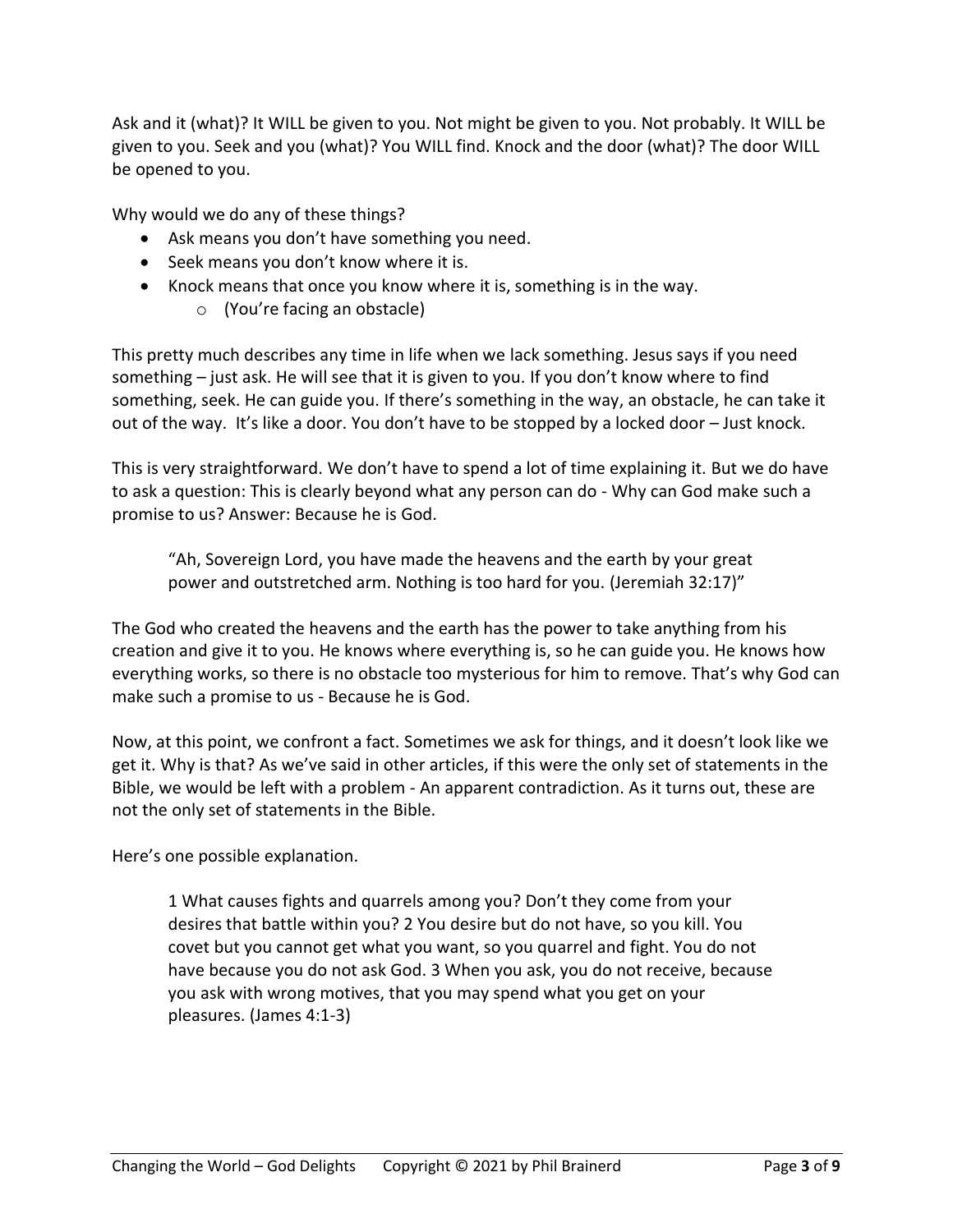To put it simply: Sometimes we want things that God thinks aren't good for us. Our desires sometimes come from our bad side - Our sinful nature. Sometimes we want things that are good for us, but we don't think to ask. Sometimes we ask, but as James says here, we ask with the wrong motives - We want it for selfish reasons.

I've said in the past, and I'll say it again. When you ask something from God, you will get one of three answers: 1) Yes. If God thinks you need something, you'll get it. I've heard wonderful and miraculous stories of God's provision. 2) Wait. You have asked for something good, but it's not the best time. Here we have to add a quick note about the language. The verbs that Matthew uses here – ask, seek, and knock, or ongoing verbs. They're not just one-time events. So, this could be translated as "Keep on asking. Keep on seeking. And keep on knocking." For reasons that we do not know, God sometimes has us ask, seek, and knock more than once. Finally, 3) No – Because God has something better.

That's it. Those are all the possibilities.

This is illustrated really well in a story I once heard. A man graduated from seminary and was called into the Chaplaincy. He was assigned to his first post – a military base. He spent some time learning what he had to do. After he learned everything, he discovered that he had some extra time. So, he decided to start a Bible study.

He went to his commanding officer and shared his desire. The commander asked, "What do you need?" The chaplain replied, "I need a room somewhere on the base." The commanding officer said, "Over there is a pile of requisition forms. With those forms, you can request what you need. Fill one out."

The chaplain filled out the form and gave it to the proper person. A few days later, he got a note telling him that his request was approved. That was a great start.

He thought it would be a good idea to check out the room that had been assigned. When he did, he saw that there were no chairs in the room. So, he went back to his commander and told him he needed chairs. The commander just pointed to the forms. The chaplain filled out another form and voila - A few days later chairs were brought to the room.

The army of the United States has a yearly budget measured in billions of dollars. If anyone in the military thinks they need something, they ask for it. If the army thinks they need it, they get it.

Friends, the Lord God is the Creator of the universe. He controls the whole thing. If you ask him for something, and he thinks you need it, you'll get it. So, ask!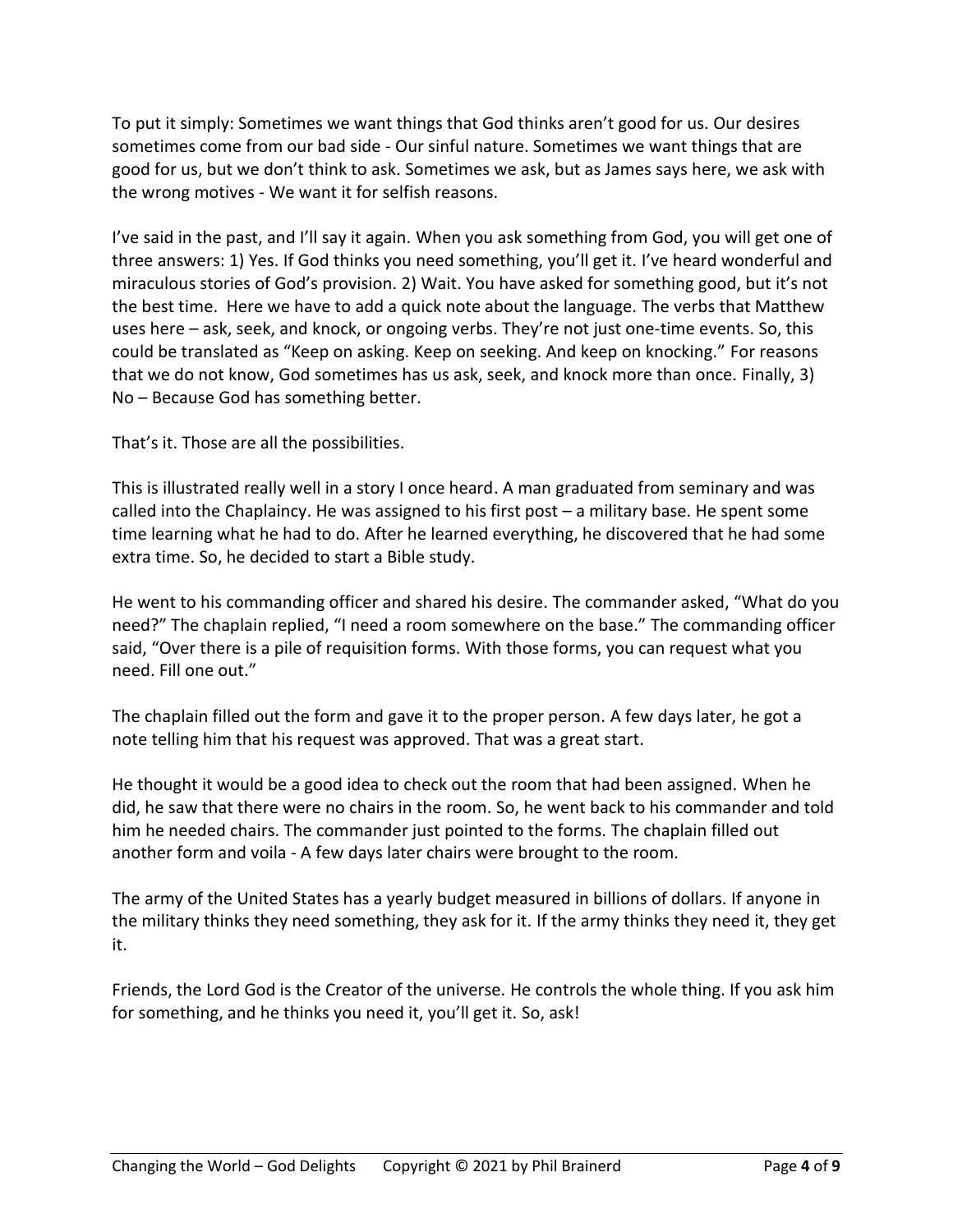Let's ask a question here: Let's say you need something. When you need something, do you ask God for it? If not, why not?

Here's another question - A tough one. What does it say about your view of God if you have a need, and you don't ask him to help you? Remember our opening story. A man is alone with his non-functioning car. Two individuals come by – a jogger and a kid on a bike. They don't know how to help. They don't have the resources to help. If you have a need, and you don't ask God for it, you're saying that to you, God is like those people. You're saying that you think God doesn't know what he's doing. You're saying that even if he did know, he's too small to help.

Let's take our Lord Jesus at his word:

Ask and it will be given to you; seek and you will find; knock and the door will be opened to you. For everyone who asks receives; the one who seeks finds; and to the one who knocks, the door will be opened. (v 7-8)

At this point, let me explain something. As we said, this is not the only statement in the Bible. I don't have time to go into the particulars, but when Jesus says "everyone", he's speaking to believers. He's saying that this applies to everyone who believes in him and follows him.

Are you a follower of Christ? Have you been saved from your sins? If not, then the "ask" means, "Ask God to forgive your sins." He will happily do it. "Seek" means "Seek after God." "And without faith it is impossible to please God, because anyone who comes to him must believe that he exists and that he rewards those who earnestly seek him. (Hebrews 11:6)" "Knock" means, "knock on the gates of Heaven." If you're sincerely looking for God, the gates will open wide.

Contact us. We'll be happy how help you ask, seek, and knock - And to know with certainty that God answers. There will be some helpful links at the end of this article.

Now, there's another thing to consider. In our story, there was one more player. There was the tow truck. The driver of the truck had the know-how, and he had the resources. But for some reason, he was unwilling to help. Is God willing to help us?

# **II. God is Willing to help us.**

We're going to find that yes, God is willing. Let's read on.

Which of you, if your son asks for bread, will give him a stone? Or if he asks for a fish, will give him a snake? If you, then, though you are evil, know how to give good gifts to your children, how much more will your Father in heaven give good gifts to those who ask him! (Matthew 7:9-11)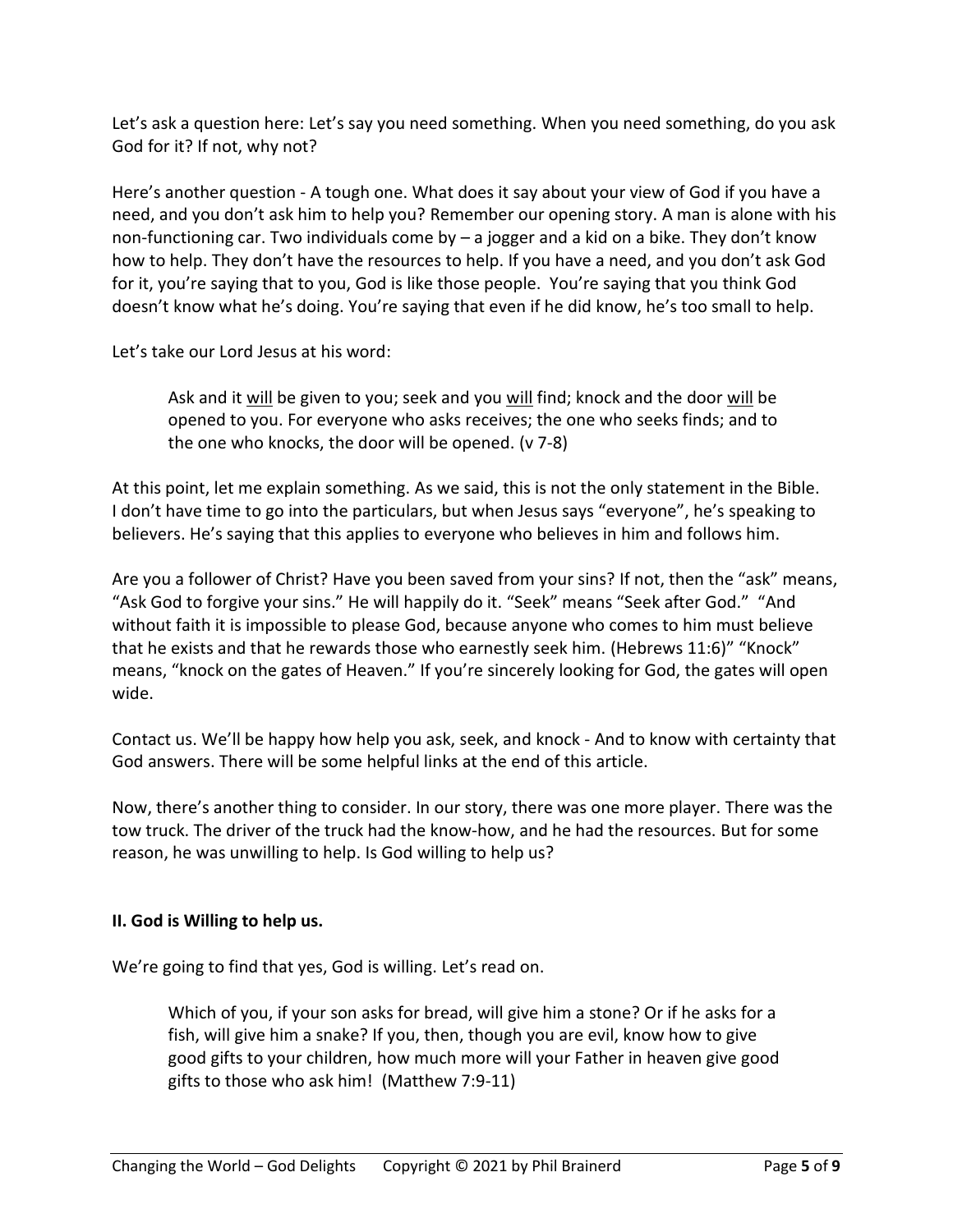Is God willing to help you? Is he willing to give you what you ask for? Of course! Why? Because he's our loving Heavenly Father. Sadly, in the world of humans, sometimes fathers don't act very well. Well, this is not an earthly father. This is our heavenly Father. He is perfect. He loves you as a perfect father loves his own child.

> The Lord your God is with you, the Mighty Warrior who saves. He will take great delight in you; in his love he will no longer rebuke you, but will rejoice over you with singing." (Zephaniah 3:17)

If you've been following my ministry for a long time, you know what we've been saying about God's love. The English word "love" doesn't cut it. In fact, God *cherishes* you. If you have asked God to forgive your sins through Jesus Christ, he will no longer rebuke you. He will rejoice over you with singing. We're told here that God takes delight in his children.

Friends, God is not only willing to help you, he delights in helping you. Why? Because he delights in you.

It would be enough to just say it, but Jesus helps his followers even more by giving some images. A little boy comes home one day. He's hungry. He asks his dad for a loaf so he can eat. The dad hands him a stone. What kind of a dad would to that? He might as well slap the poor kid in the face.

So, try again. The little boy is hungry. He asks for a fish. Dad hands him a snake. This is even worse. Instead of nutrition, the father just handed his son something dangerous that could bite him and even kill him.

If you're the little boy, what are you thinking of your father? You're thinking your father is a big joker. Is God a big joker? Does he laugh at us when we feel pain? Does he answer our needs and our deepest longings with tricks?

Here's another tough question: Could it be that this is what we're thinking when we need something, and we don't ask God for help? That's the temptation that the Devil would have us believe.

Sometimes we pray and the answer is yes. That's great. Sometimes we pray, and the answer is "wait", or "no". That's harder. Sometimes it's tempting to think all kinds bad thoughts at times like that. Sometimes, it's easy to give up. And that's a shame, because our Father in heaven is a perfect, loving father who delights in his children. He has the knowledge. He has the resources. He is not only willing to help, but he delights in helping us. If we don't get what we think we need when we think we need it, it's because he has our best interest in mind - He has something better.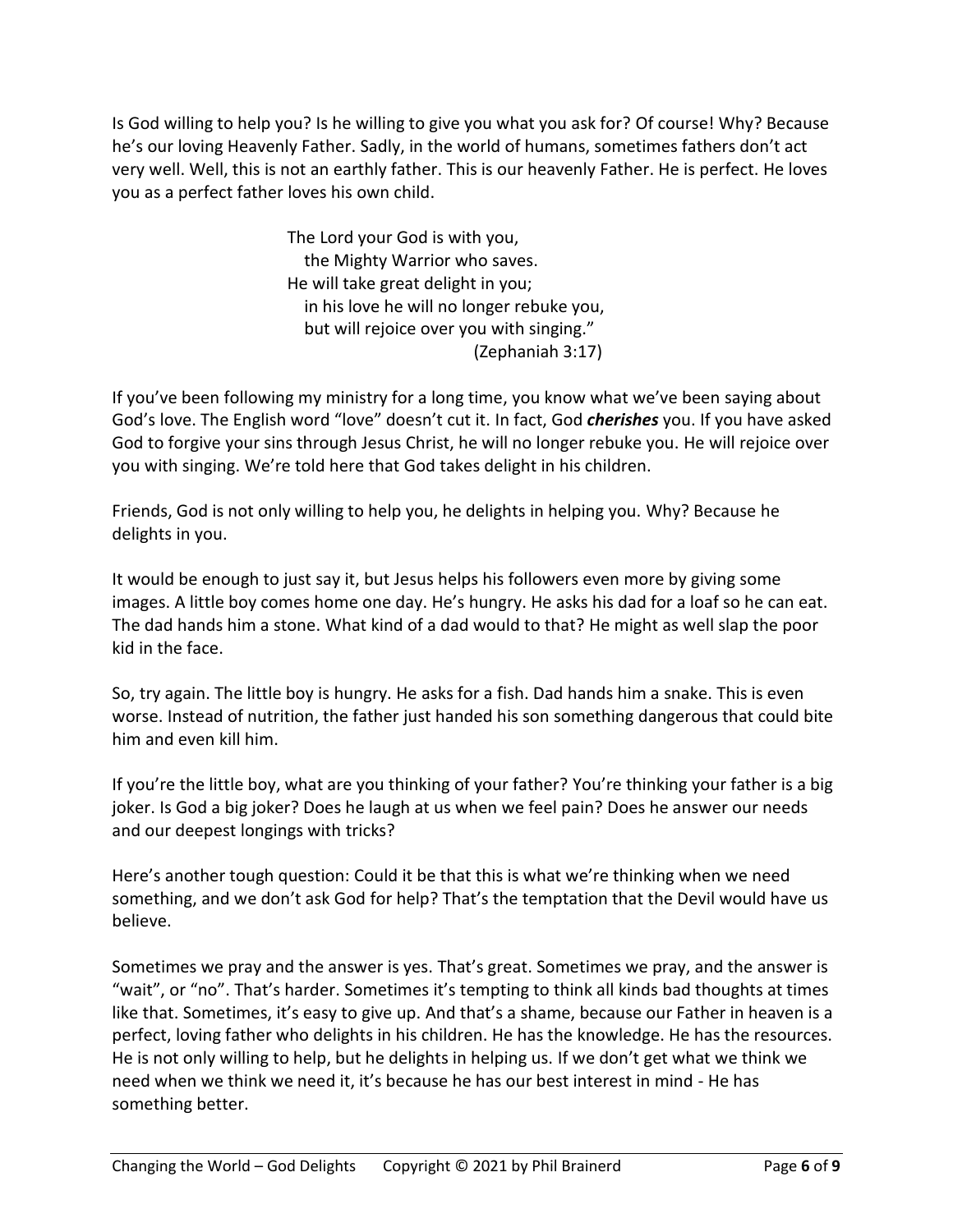That's why the second principle for changing the world is to remember: God delights in helping you.

This is all very important. But, there are two more things we need to look at.

Jesus says, "If you then, though you are evil… (Matthew 7:11)" Gee, that sounds unkind, doesn't it? Why does Jesus use unkind words to describe people? In fact, he's talking to his followers here. If people can be evil, isn't it all the other people?

No, Jesus calls his followers evil. Why does he do that? Because every human being on the planet has a problem of evil. It relates to the problem of our sin. Many of you know the verse:

...for all have sinned and fall short of the glory of God… (Romans 3:23)

"All have sinned." That means you – that means me. You see, sin goes deeper than mere disobedience to God. Something happened when the first humans, Adam and Eve ate from the tree of the knowledge of Good and evil. They took evil into their souls. It was that evil made them disobey. Disobedience is sin. Once we understand that, we can talk about the penalties and effects of sin: Separation from God, death, and judgement.

It's vital that we all understand this: We are not slightly imperfect beings who make occasional mistakes. We are deeply flawed beings. *We are evil.* If you don't understand this, then you will think of God as highly unfair.

Ask yourself: What kind of God would send good people with a few little problems to hell? But you see, God doesn't send good people with a few problems to hell. God sends evil people to hell. I apply this to myself. I believe that, if I had not met Jesus Christ, when I died I would have been sent straight to hell - And I would have deserved it. Until you understand this, you will never understand God's grace and goodness and love.

God loves you so much that he sent his Son Jesus to save you from your evil. And this is grace: Even though you are evil, he gives you good gifts. He comes to your aid, he delights in helping you, even though you are evil.

If you understand that, Jesus can build on that picture.

If you, then, though you are evil, know how to give good gifts to your children, how much more will your Father in heaven give good gifts to those who ask him! (v 11)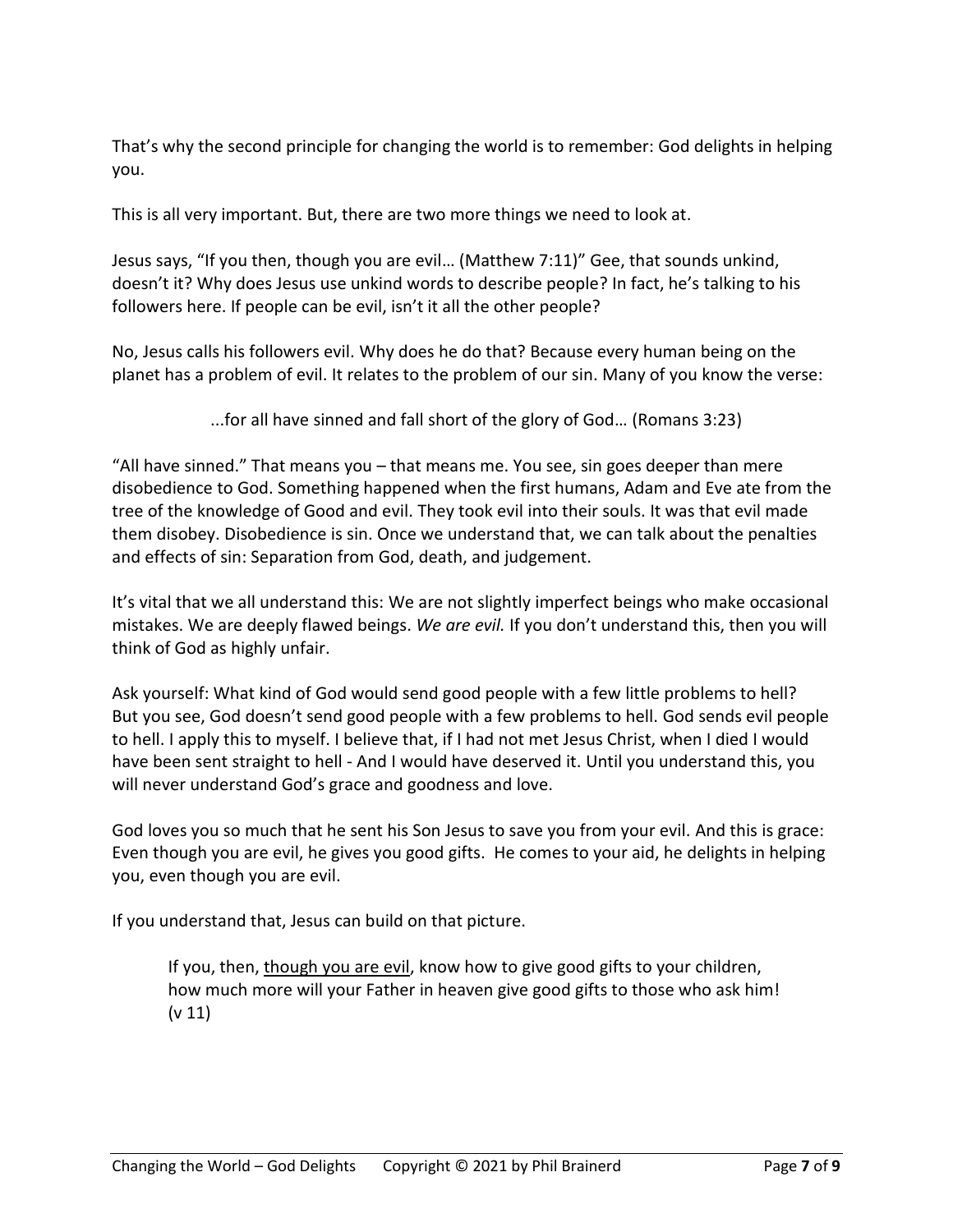Why does God give good gifts to his children? Because he is good! God is so good that he delights in helping you!

That's a lot to think about. But, lets look at just one more thing.

So in everything, do to others what you would have them do to you, for this sums up the Law and the Prophets. (Matthew 7:12)

This is often referred to "The Golden Rule." I've seen in on plaques in homes. I've seen it in magazines. These words are very well known.

It's interesting, Jesus isn't the only person to say something like this. Something similar was said as far back as 500 B.C. by Confucius. Only he said it a little differently: "What you do not wish for yourself, do not do to others." When I teach comparative religion, this causes my Christian students some confusion. They're surprised that Jesus did not originate the concept. It also my atheist students some encouragement. They say, "So, it turns out Jesus wasn't the first one to say this!"

But, not so fast! Notice that there is a subtle difference between the two statements. Confucius states this in a negative way: "What you do not wish for yourself, do not do to others." So, this is a kind of defensive statement. It's based on your desire to live a happy life. Why should you do this? It keeps you safe, supposedly. If you do this, you'll live a happy life. All over the ancient world, others made similar statements. Philosophers, religious leaders, and even kings. They all do the same thing: They state this in the negative.

Jesus is different. He states this in a positive manner. "Do to others what you would have them do to you." So, Jesus raises the requirement. Rather than simply defend yourself, Jesus says, actively treat others the way you wish to be treated.

Why should you do this? Because it will make you happy? No – Do it because this sums up the Law and the Prophets. Do this because it fulfills the will of God for the human race. What is the will of God for the human race? That we know our God - That we become like him. God is kind and generous. When we choose to be kind and generous, we become like him. When we become like him, we can know him, and experience him.

Notice that this starts with the word "So". This indicates that the words that follow are not a separate statement to be given its own message. It's related to what Jesus just said.

Why is it possible to be like God - To be kind and generous to others? Because he is kind and generous with us. Because he happily gives us everything we need, we are free to serve him.